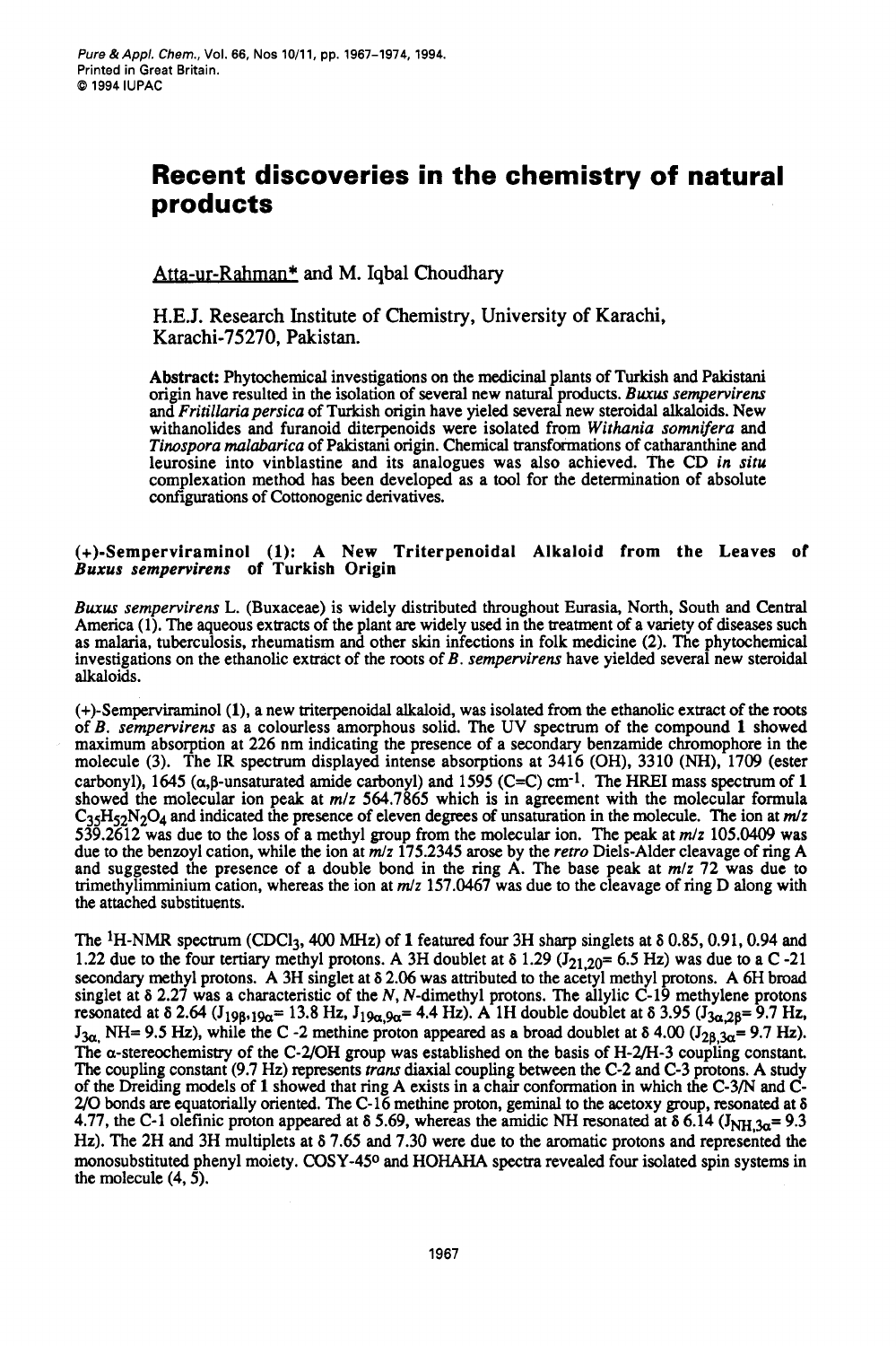The <sup>13</sup>C-NMR spectrum of 1 showed the resonance of all 35 carbon atoms and is presented around struture 1.The inverse **NMR** experiments **(HMQC** and **HMBC)** helped to establish the direct **1W13C** one-bond and long range correlations, respectively. On the basis of these spectroscopic studies structure 1 was established for this new uiterpenoidal base.



**Persinin (2): A New Steroidal Alkaloid from** *Fritillaria persica* 

*Fritilhria persicu* (Liliaceae) is abundantly found in Turkey. The plants of genus *Fritillaria* are extensively used in the indigenous system of medicine for the treatment of various diseases (6). The phyto-chemical studies on the ethanolic extract of the bark of *F. persicu* have resulted in the isolation of persinin **(2).** a new steroidal alkaloid as a colorless gummy material. The UV spectrum of **2** showed terminal absorption, indicating the lack of any chrotmphore. The **IR** spectrum afforded absorptions at **3350 (OH), 1638** (sixmembered ketonic group) and 2860 (*trans*-quinolizidine moiety) cm<sup>-1</sup>.

The **EIMS** of **2** showed molecular ion peak at *m/z* **413** which corresponded to the molecular formula C<sub>37</sub>H<sub>43</sub>NO<sub>2</sub> and indicated the presence of seven degrees of unsaturation in the molecule. Other major fragments at  $m/z$  412 (M<sup>+</sup>-H), 398 (M-CH<sub>3</sub>), 357 (M<sup>+</sup>-C<sub>4</sub>H<sub>8</sub>) were also observed in the mass spectrum. The compound **2** showed the base peak at *mlz* **11 1,** which is characteristic of cevine-type bases **(7).** 

The **IH-NMR** spectrum of **2** manifested signals representing two secondary methyl groups *i.e.* **(333-27** *(6*  **0.96, J= 6.2** *Hz)* and **CH3-21 (6 1.37, J= 7.4 Hz)** respectively. **A** three-proton singlet at **6 1.23** was assigned to the C-19 methylene protons. A double doublet at  $\delta$  3.85 (J<sub>1</sub>= 5.4 Hz, J<sub>2</sub>= 2.8 Hz) was assigned to the C-6 $\alpha$  proton, geminal to the hydroxyl group. The coupling constants  $(J_1 = 5.4 \text{ Hz}, J_2 = 2.8 \text{ Hz})$ *Hz)* indicated the equatorial orientation of the **C-6** methine proton **(5).** A **2H** broad doublet at **6 3.16 (J= 6.6 Hz)** was ascribed to the **C- 18** methylene **protons** vicinal to the nitrogen atom.

The **COSY-450** spectrum of **2** showed cross-peaks between the **C-27** methyl protons **(6 0.96)** and **C-25**  methine proton **(6 1.98)** which was further coupled with the **C-26** methylene **C-24** protons (6 **2.85** and **2.77).** The **C-21** methyl protons showed coupling with the **C-20p** proton **(6 1.90). Cross-peaks** between the **C-18** methylene protons **(6 3.16)** and the **C-13p** (6 **2.1)** and **(2-17 (6 1.56)** protons were also observed in the spectrum. The **C-6a** proton **(6 3.85)** showed coupling with the **C-5** protons **(6 1.99).** 

The <sup>13</sup>C-NMR spectrum showed the resonances of all 37 carbon atoms and is shown around structure 2. Direct **1H/13C** connectivities were determined by the **HMQC** spectrum.

The presence of a hydroxyl group at **C -6** in persinin **(2)** was further confmed by acetylation. The **EIMS**  of 6-acetyl persinine (3) showed  $M^+$  at  $m/z$  455 (C<sub>39</sub>H<sub>46</sub>NO<sub>3</sub>). The <sup>1</sup>H-NMR spectrum of the acetylated product 3 showed **a** downfield shift in the **C-6** proton from **6 3.85** to **6 4.67** as well as an additional signal of the acetyl methyl protons at 6 **2.34.** The rest of the **IH -NMR** spectrum was similar to that of the parent alcohol. Based on these studies, structure **2** was assigned to this new steroidal alkaloid.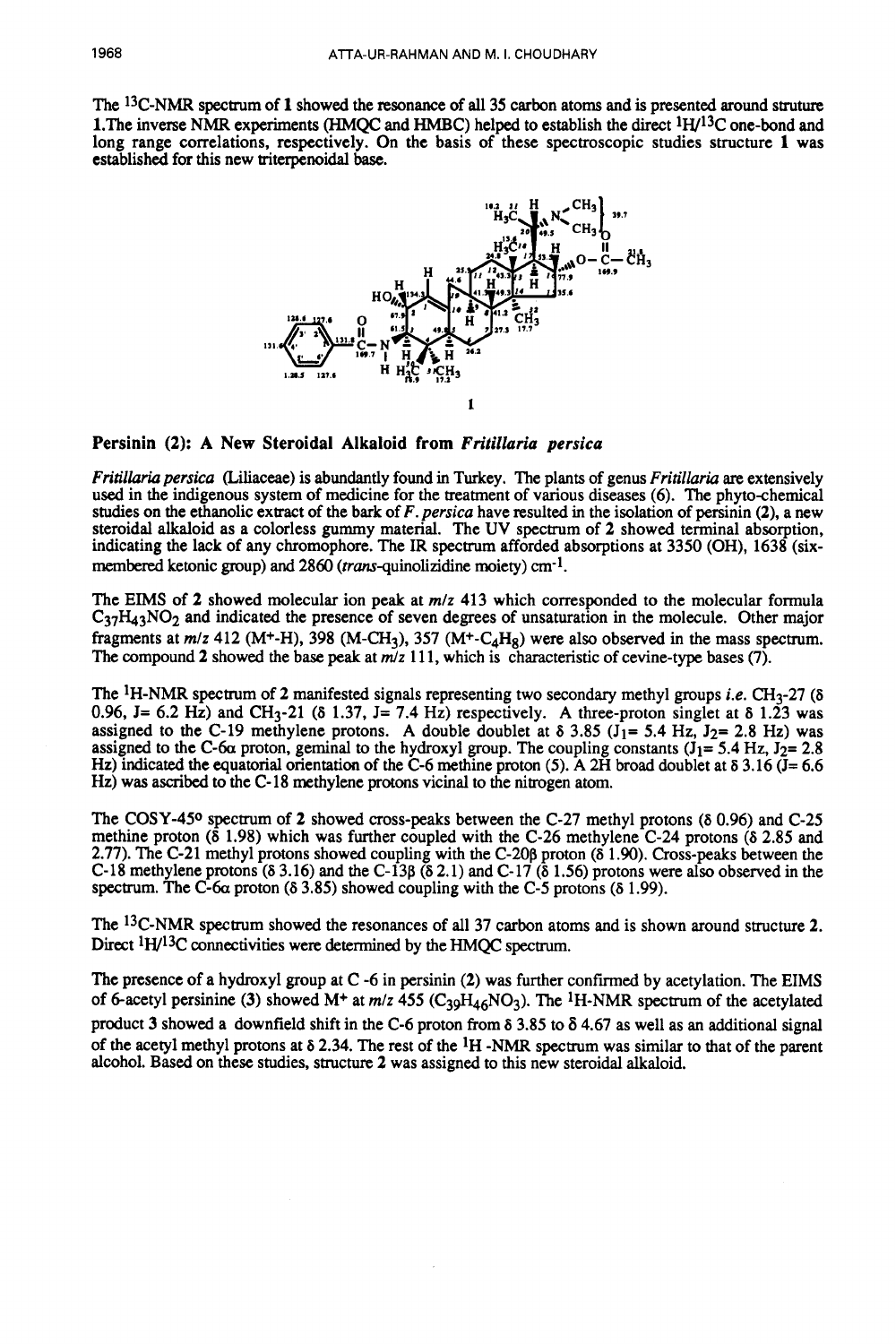

#### **Withasomidienone (4): A New Withanolide from** *Withania somnifera*

Withania somnifera Dun. (Solanaceae), a perennial plant, is widely distributed along the shores of the Mediterranean sea, as well as in India, South Africa, Pakistan and some other countries (7). Various therapeutic properties have been attributed to this plant and it has been used in the indigenous system of medicine for the treatment of ulcers, rheumatism, cough, dropsy, consumption and senile debility **(8),** 

Withasomidienone **(4)**  $C_{28}H_{38}O_4$  *(m/z* 438) was isolated from the methanolic extract of the *W. somnifera.* The UV spectrum exhibited aborption at 234 nm, indicating the presence of a conjugated cyclohexadienone system (9). The IR spectrum afforded intense absorptions at 3550 (OH), 1650 ( $\alpha$ , $\beta$ -unsaturated ketone) and  $1615$  (C = C) cm<sup>-1</sup>.

The 1H-NMR spectrum of **4** revealed the presence of three tertiary methyls as 3H singlets at 6 0.77, 1.22 and 2.03. A doublet at  $\delta$  1.03 (J<sub>21.20</sub> = 6.6 Hz) was assigned to the C-21 secondary methyl protons. An AB doublet at  $\delta$  4.35 and 4.37  $(J_{27,27}= 12.6$ Hz) was due to the C-27 hydroxymethylene protons. A downfield broad doublet at  $\delta$  4.39 (J= 13.2 Hz) was assigned to the C -22 methine proton of the lactone moiety. Two olefinic signals resonated as a doublet at  $\delta$  7.05 (J<sub>1,2</sub>= 10.1 Hz) and as a double doublet at  $\delta$ 6.23 ( $J_{2,1}$ = 10.1 Hz,  $J_{2,4}$  =1.9 Hz) due to the C-1 and C-2 vinylic protons. Another broad singlet at  $\delta$  6.06 was due to the C-4 vinylic proton. These observations supported a C-3 ketone function in conjugation with the  $C-2/C-1$  and  $C-4/C-5$  double bonds.

The COSY-450 spectrum of **4** revealed many important homonuclear connctivities. For instance, the Me-21 doublet  $(6\ 1.03)$  showed a strong cross-peak with a one-proton multiplet at  $\delta$  2.50, assigned to a methine proton (H-20), which was further coupled to the downfield H-22 methine ( $\delta$  4.39) in the COSY 45<sup>o</sup> spectrum. The methine H-22 ( $\delta$ 4.39) was in turn coupled with the methylene H-22 resonating at  $\delta$  2.00. Coupling between the vinylic H-2 and H-4 was also observed in the spectum. The long-range <sup>1</sup>H-<sup>1</sup>H connectivities were determined by recording a series of HOHAHA spectra with variable delays (100,60,20 msec).H-1 (6 7.05) showed long-range interaction with vinylic H-4, while H-4 exhibited couplings with the vinylic H-2 as well as with the allylic H-6 methylene protons of ring B. The Me-21 protons (6 1.03) displayed a cross-peak with H-22 ( $\delta$  4.39) and H-23 ( $\delta$  2.00), whereas the methine H-20 ( $\delta$  2.50) also showed cross-peaks with H-23. On the other hand the methylene  $H<sub>2</sub>$ -23 displayed long-range interactions with H-20, H-21, and H-28. The hydroxymethylene protons (H-27) also exhibited homallylic coupling with the allylic  $CH<sub>3</sub>$ -28.

The <sup>13</sup>C-NMR spectrum (CDCl<sub>3</sub>, 100 MHz) of 4 showed the resonances of all twenty eight carbon atoms and is shown around structure 3.The one-bond 1H/13C correlations for **4** were determined on the basis of HMQC experiments. The long-range 1W13C interactions of **4** were determined by HMBC experiments.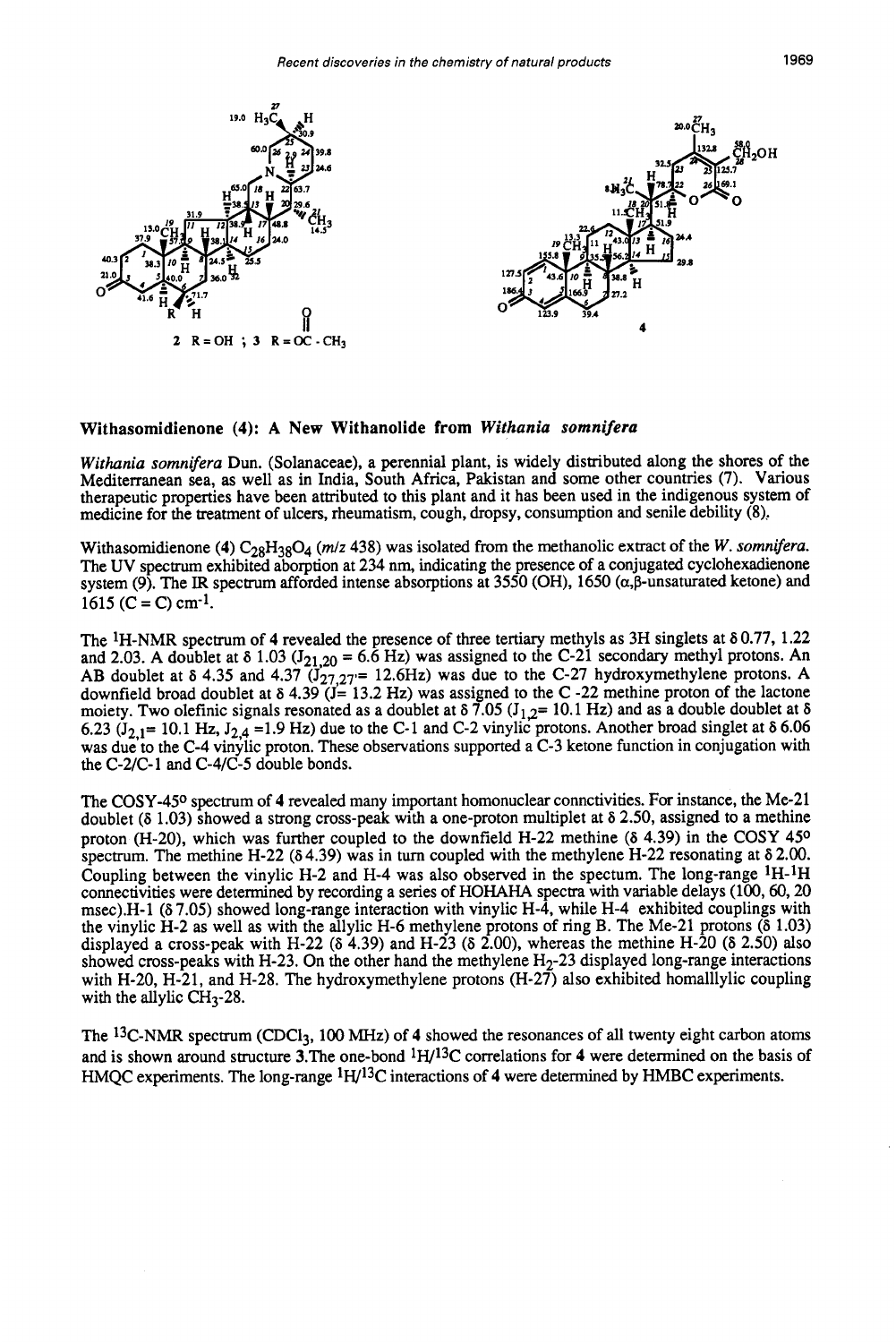# **Menispermacide (5): A Novel Furanoid Diterpenoid from** *Tinospora malabarica*

*Tinospora malabarica* Meirs (Menispermaceae) is cultivated throughout Pakistan. The aqueous extract of the plant is used in the indigenous system of medicine for the treatment of intermittent fever, liver, and eye ailments and is reputed to be a tissue builder and emetic (10).

Menispermacide **(5)** was isolated from *T. malabarica* and exhibited UV absorption at 206 nm. The IR spectrum displayed intense absorptions at 1730 (lactone carbonyl), 1720 (ketonic carbonyl), and 880 (furan ring) cm<sup>-1</sup>. The highest mass peak in the EIMS of 5 was  $m/z$  359 corresponding to the formula  $C_{20}H_{23}O_6$ which was not in agreement with the <sup>13</sup>C-NMR spectra (DEPT and BB decoupled) which had 21 carbon resonances. Similarly the IH-NMR spectrum of **5** also showed more protons than expected on the basis of the mass spectrum.

The structure of **5** was therefore unambiguously established by single crystal X-ray diffraction technique. Compound 5 was recrystallized from MeOH-CH<sub>2</sub>Cl<sub>2</sub>. Crystals formed in the orthorhombic space group P2<sub>1</sub>2<sub>1</sub>2<sub>1</sub> with  $a = 10.155(3)$ ,  $b = 11.214(4)$ ,  $c = 18.762(8)$  Å and one molecule of composition  $C_{21}H_{26}O_6S_2$  forming the asymmetric unit. A total of 1462 unique reflections were collected with CuK $\alpha$ radiation and 0:20 scans. Of these 1375 (94%) were judged observed [ $|F$ ol  $\geq 6$  $\sigma$ (Fo)] and used in further calculations. The structure was solved by direct methods and refined by full-matrix least-squares techniques to a final discrepancy index of 0.062 for the observed data.

The 1H-NMR spectrum of **5** showed four downfield signals at **6** 6.41,7.42 and 7.46 which were assigned to the C-14, C-15, C-16 and C-17 protons, respectively, of the furanoid moiety. The C-12 methine proton of the six-membered lactone ring appeared as a doublet of doublet at *6 5.64.* The l3C-NMR spectrum (CDCl<sub>3</sub>) of menispermacide (5) was assigned on the basis of DEPT and 2D HETCOR spectra. The  $m/z$ 359 in the mass spectrum represented a  $M<sup>+</sup>$ -SSCH<sub>3</sub> ion. The other major peaks in the mass spectrum occurred at *m/z* 358 C<sub>20</sub> H<sub>22</sub>O<sub>6</sub>), 365 (C<sub>14</sub>H<sub>17</sub>O<sub>5</sub>), 219 (C<sub>13</sub>H<sub>15</sub>O<sub>3</sub>), 95 (C<sub>6</sub>H<sub>7</sub>O) and 81 (C<sub>5</sub>H<sub>5</sub>O).



**Figure 1:** Structure of **5** is given on the right and computer generated perspective drawing of the final Xray model is given on the left. No absolute configuration is implied.

# **Biomimetic Syntheses of Vinblastine, Vincristine and their Analogue**

The origin of the *rerracyclic* indole moiety of vinblastine had been the subject of much speculation during the 1960s and it was not at all obvious what the precursor to the top tetracyclic half of vinblastine was in nature. It was generally believed that tetracyclic "cleavamine" units having nine-membered N-containing rings were probable precursors to vinblastine and that such 16-hydroxycleavamine derivatives, which were perhaps too reactive to be isolated, could undergo facile combination with vindoline in the plant to afford vinblastine analogues. This view was challenged by us, since inspite of intensive investigations on the leaves of *Carharanthus roseus,* such 16-hydroxylated tetracyclic indole moieties with nine-membered nitrogen containing rings ("cleavamines") had not been isolated previously. This led us to propose a novel biosynthetic hypothesis in 1971 (11), which envisaged that vinblastine and vincristine may be derived from the *Zboga* alkaloid catharanthine (a *pentacyclic* compound) by attack of vindoline at C- 16 of catharanthine. This attack could be concomittantly accompanied by cleavage of the  $C-16/C-21$  bond of catharanthine to generate the "cleavamine" moiety. Subsequent hydration of the double bond could lead to vinblastine. We accordingly converted catharanthine into **16-carbomethoxycleavamine** and then combined it with vindoline *via* the chloroindolenine to obatin the first synthetic analogue of vinblastine starting from catharanthine (11).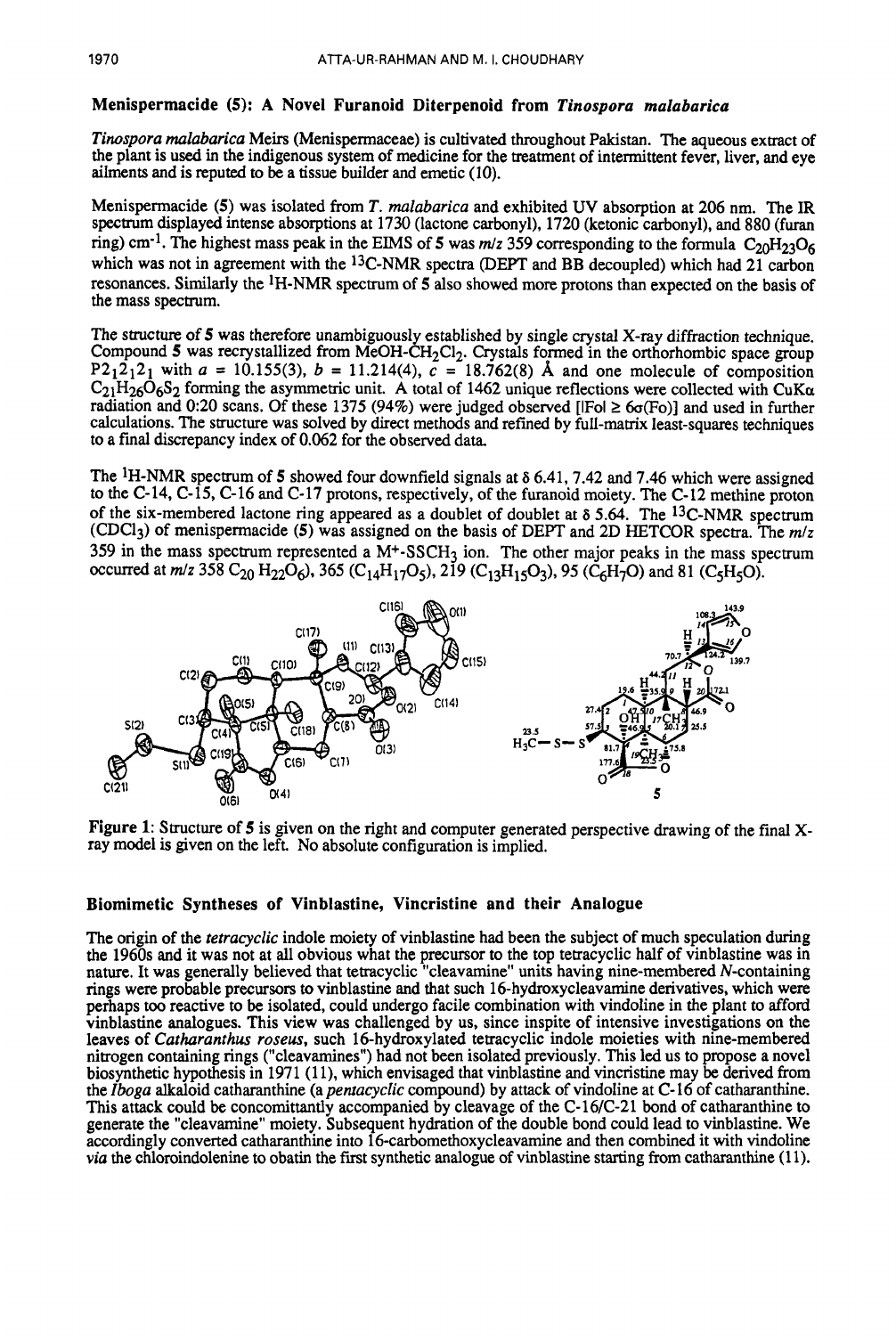The work of our group (1 1) thus demonstrated for the first time that catharanthine *(a),* which is a major alkaloid in the leaves of *Cutharunthus roseus,* could be utilized as the starting material for the synthesis of vinblastine analogues, and it marked a turning point in synthetic approaches to vinblastine and its analogues. Indeed all subsequent efforts by the Canadian (12) and French (13, 14) groups directed towards the synthesis of vinblastine, were carried out using catharanthine as the key precursor, and converting it into vinblastine, **as** first proposed and demonstrated by our group (1 1). This work opened the door to a host of semisynthetic biomimetic approaches to vinblastine analogues culminating in the first two syntheses of vinblastine itself in 1976 and 1978 by our group (15, 16). The first of these approaches (15) involved functionalization of catharanthine under modified Prevost conditions prior to coupling with vindoline, conditions under which catharanthine itself tends to decompose into a number of products. Since the reaction proceeded in variable yields which were difficult to reproduce, an improved approach was therefore developed by us involving functionalization of the tetracyclic moiety after coupling of catharanthine with vindoline (16) utilising the Potier modification of Polonovski reaction (14). An official patent was filed with the Government of Pakistan Patent Office (16) on **14th** February 1978 (Government of Pakistan Patent No. 126852), *well over a year before an identical synthetic route to vinblastine was reported by the French group*  (13). The ful text of our patent has been published (17).

#### Conversion **of** Leurosine **to** Anhvdrovinblastine and Vinblastipf:

The alkaloid leurosine *(6)* is a major binary alkaloid present in the leaves of C. *roseus,* and it occurs in 10- 20 fold higher yields than vinblastine. Various reactions involving its conversion to anhydrovinblastine **(7)**  and then to vinblastine  $(8)$  have been explored by our group. A one step procedure for the quantitative conversion of leurosine *(6)* to anhydrovinblastine **(7)** using **chlorotrimethylsilane/Zn** dust has been developed by us (Scheme-1) (18). The reaction proceeds to completion within **5** minutes at -23OC. Since anhydrovinblastine **(7)** can then be converted to vinblastine by the procedure previously reported by us, this represents a new partial synthesis of vinblastine (8). A high yield conversion of leurosine *(6)* to anyhydrovinblastine was also accomplished by reaction of leurosine with phosphorous pentachloride in freshly distilled *dry* dichloromethane at room temperature, under an inert atmosphere of argon. The same reaction was also seen to occur on treatment of leurosine with atomized lithium or sodium metal in freshly distilled *dry* methylene chloride at room temperature (18).



Scheme-1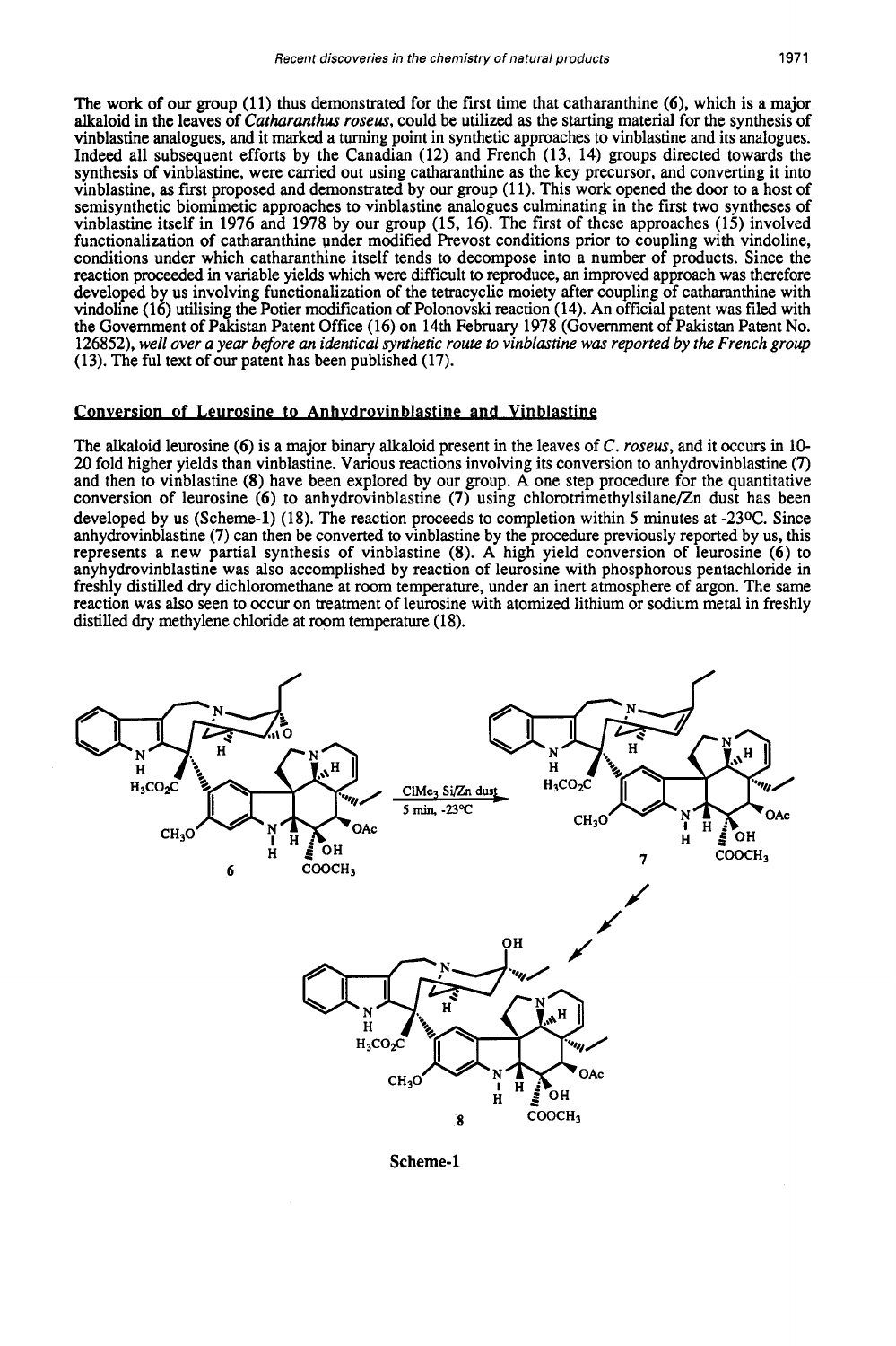### The CD *In Situ* Complexation Method as A Tool for Determination of Absolute Configuration of Cottonogenic Derivatives:

An easy and versatile method has been developed for the generation of enhanced Cotton effects **(CEs)** from optically active substance that are weakly absorbing in the accessible wavelength range. This method involves the *in situ* interactions of chiral careboxylic acids,  $\alpha$ -amino acids, amino alcohols, ephedrine isomers and polynucleic acid with trinuclear metal complex:  $[M_3O(O_2CCH_3)\epsilon L_3]^n$ <sup>+</sup>, where M = Fe, Cr, Mn, Rh, Ru, etc.,  $L =$  water or pyridine and  $n = 0$  or 1. The following metal complexes were prepared:

 $(1)$  = [Fe3O(OOCCH3)<sub>6</sub>(H<sub>2</sub>O)<sub>3</sub>] = (FE 1);  $(II)$  = [Fe3O(OOCCH3)<sub>6</sub>(H<sub>2</sub>O)]  $.$  5H<sub>2</sub>O = (FE4)  $(HI) = [C_{13}O(OOCCH_3)_{6}(H_2O_3)]$ . 5H<sub>2</sub>O = (CR1); (IV)[Mn<sub>3</sub>O(OOCCH<sub>3</sub>)<sub>6</sub> (Py)<sub>3</sub>] ClO<sub>4</sub> = (MN1).

These derivatives with their conformational flexibility either reduced or totally restricted give rise to **CEs.**  Semiemperically based helicity rules and newly established sector rules have been applied for correlation of the CEs with the absolute configuration (19).

Chiral Carboxylic Acids: Five optically active carboxulic acids were measured with CR1, where compounds *9* and (S)-(-)-3-phenyllactic acid (10) give identical CD spectra characterized by an intense negative CD around 600 nm and relatively minor positive CE around **450** nm. Compound 11 is the enatiomer of compound *9* and therefore shows the reverse CD spectra. Of the several CEs, the largest negative one which occurs at about 570 nm and which is common to compounds (12) and **(S)-(-)-2-0**  methyl-3-phenyllactic acid (13) may help in the determination of the absolute stereochemistry (Figure-2). The net CD remains negative for the chiral carboxylic acids with S-configuation and positive for carboxylic acids with R-configuration.

Amino Acids: The CD spectra of in *siru* complexes of 14 amino acids acting as ligands for the oxobridged metal carboxylates FE1, FE4, CR1 and MN1 has been measured. In general amino acids of the Rseries yield a negative CD with complexes I, **XI,** and IV. The reverse holds, of course, for the S-series.

Glycols: The CD of three open-chain glycols 13-15 were examined with MN1 complex, where one observed two distinct broad CEs between 600 and 500 and 500 and 400 nm which for 13 and 15 are associated with negative and positive signs, while for these are positive and negative, respectively (Figure-3). As mentioned, the glycols follow helicity rules and therefore one can correlate the diagonstic **CEs** with the torsion angle.





Figure-2: CD spectrum of (S)-(+)-mandelic acid in Figure-3: CD spectra of L- $\alpha$ -stearine (--) in acetonitrile acetonitrile in TMP in the presence of CRI. and D-sorbitol (----) in ethanol in the presence of MNI and D-sorbitol (----) in ethanol in the presence of MNI.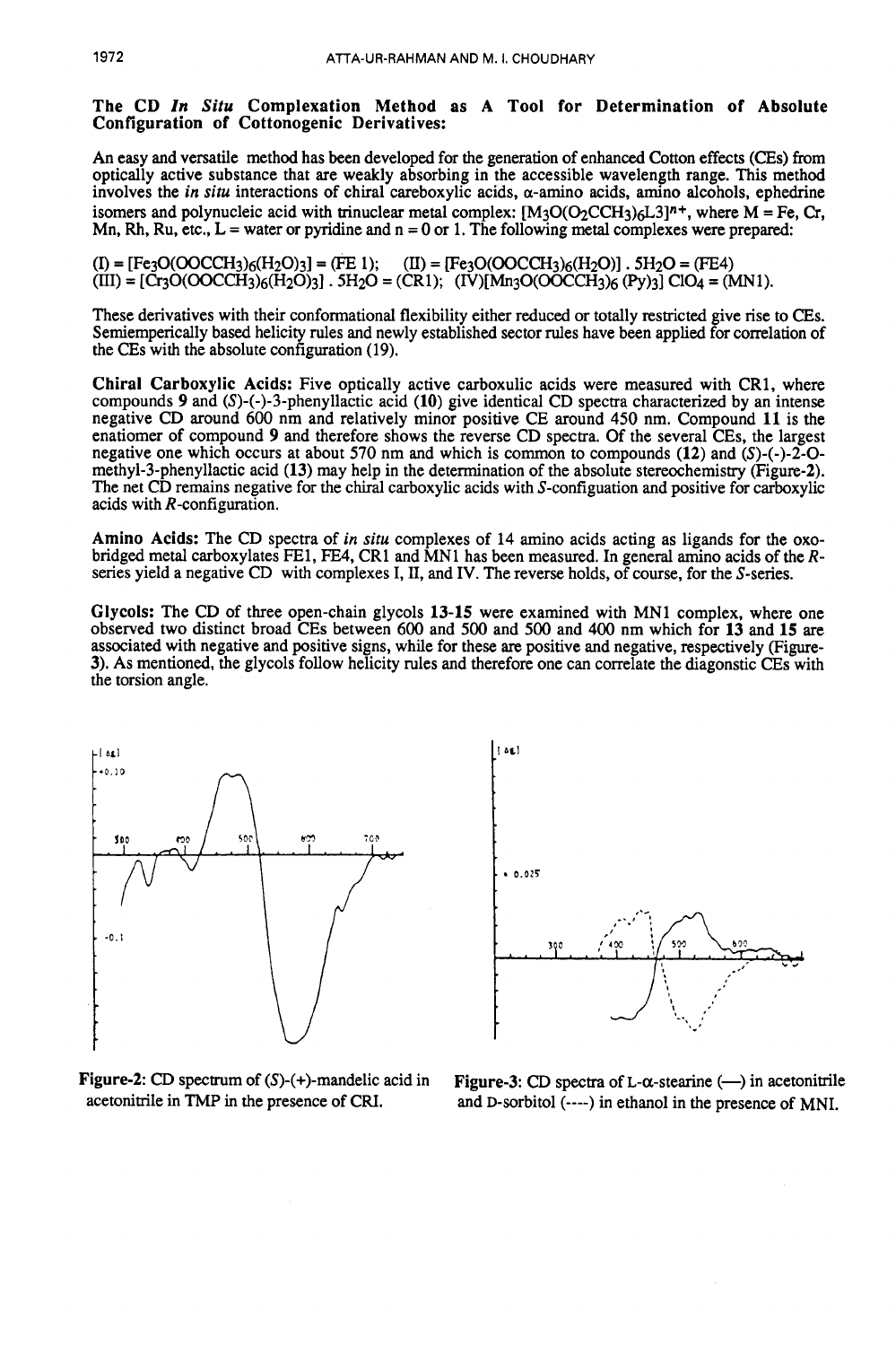**Amino Alcohols:** The results of *CD* measurements lead to the following conclusions: generally, openchain amino alcohols of the L-series yield with I-IV the negative, longer wavelength CEs and the positive, shorter wavelength **CEs,** while the D-series give the positive longer wavelength CEs and negative, shorter wavelength **CEs** (19).

**Ephedrine Isomers:** Ephedrine isomers follow the semiemperically based helicity rules. In general, *eryrhro* compounds with lS, **2R** configurations such as **17** obey M-helicity, while those with lR, **2S**  configurations such **as 18** follow P-helicity. In the *rhreo* series, the compounds with **lS,** *2s* configuration such **as 19** follow M-helicity, while those with lR, **2R** configurations obey P-helicity.

**Polynucleic Acids:** From the general consideration of the CD spectra of polynucleic acids we conclude that those aromatic bases with **a ribose** moeity containing at least two free OH groups generate Cotton effects. Enhanced **CEs are** however observed when the three hydroxyl groups are not replaced by the phosphate groups. Phosphorylation at position 3' as in **20** and **21** does not drastically change the *CD*  **spectrum.** On the other hand, phosphorylation of the hydroxyl group at C-5' lead to the dramatic change in the CD spectra and in most cases no CD could be observed. Polynucleic acids may follow helicity rules Polynucleic Acids: From the general consideration of the CD spectra of polynucleic acids we conclude<br>that those aromatic bases with a ribose moeity containing at least two free OH groups generate Cotton<br>effects. Enhanced



### **ACKNOWLEDGMENTS**

We wish to acknowledge and thank a number of co-workers and students who were involved on various aspects of work mentioned in this paper. Names of some of them appear in the references cited, while the others are *Mr.* Ather Ata, **Dr. Mrs.** Naheed Sultana, **Mrs.** Samina Abbas, Dr. Sultan Ahmad, *Mr.* **S.** *Safdar*  Ali and Dr. Husein Ahmad. The phytochemical studies on B. *sempervirens* and *F. persica* were carried out in collaboration with Prof. Bilge Sener, Gazi University , Turkey, whereas the X-ray diffraction analysis of diterpenoids of *T.* **malabarica** was completed at Cornell University, New York, USA, in the laboratory of Prof. Jon Clardy.